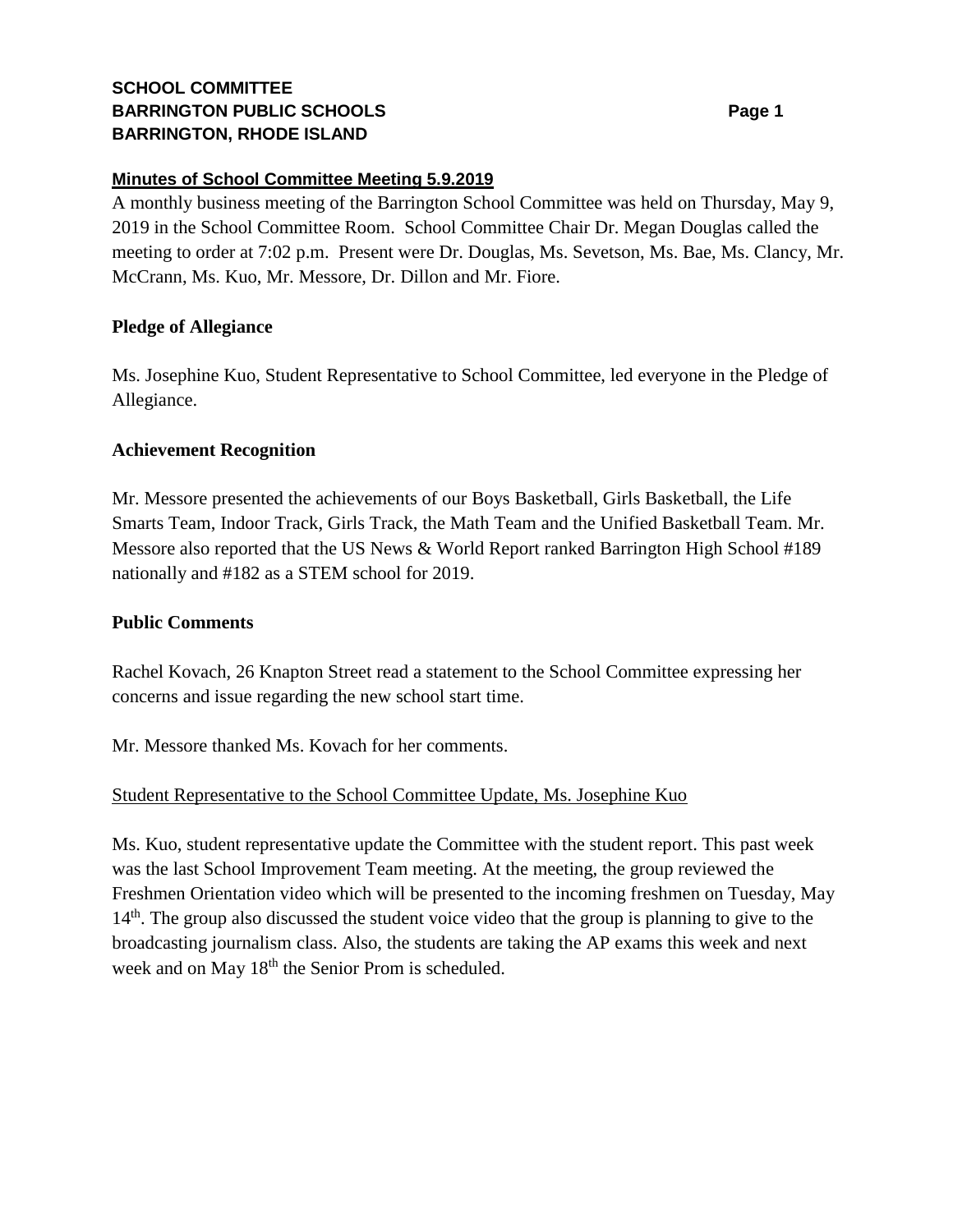### **Minutes of School Committee Meeting 5.9.2019**

### **Superintendent Report**

### FY20 Budget Update

Mr. Fiore reported to the Committee that the Budget Hearing was last night, May  $8<sup>th</sup>$  and the meeting went very well. Next will be the Financial Town meeting scheduled for May 22<sup>nd</sup>.

#### Special Education/MTSS report

Ms. Matthes, Director of Pupil Personnel, and Ms. Reid, SEAC parent leader, gave a presentation to the Committee on where the District is on special education and also a brief presentation on the study that was done by an outside consultant regarding the special education program. In the presentation, Ms. Matthes explained what special education is and how a student would become eligible to receive special education. There are approximately  $447$  students (PK – age 21) receiving services. The District currently has 54 special ed and related services professionals on staff, 45 teacher assistants, a full time nurse in each building and 4 administration and support staff. Also, there are contracted staff with different agencies. At Hampden Meadows, Middle School and the High School the District has an Alternative Learning Program (ALP) which provides social and emotional support for students with emotional disturbances and autism diagnoses. Ms. Matthes went over the next steps they will be developing and also reviewed her recommendations for next school year.

Ms. Reid updated the Committee on the Special Education Advisory Committee (SEAC). They have had 9 public meetings. On May 28<sup>th</sup>, they will have their award ceremony. In January, SEAC hosted a RIPIN workshop. In October, the discussion was around school safety. This was followed up with a meeting with the Superintendent, Ms. Matthes and emergency personnel. They will continue working on developing the Best Buddies program.

#### Barrington Middle School Building Committee Update

Mr. Fiore provided the Barrington Middle School Building Committee update. The outside is complete and the work inside is ongoing. The project remains on budget. The landscaping work is moving forward. The trailers will be removed so the landscaping can be completed before the fall.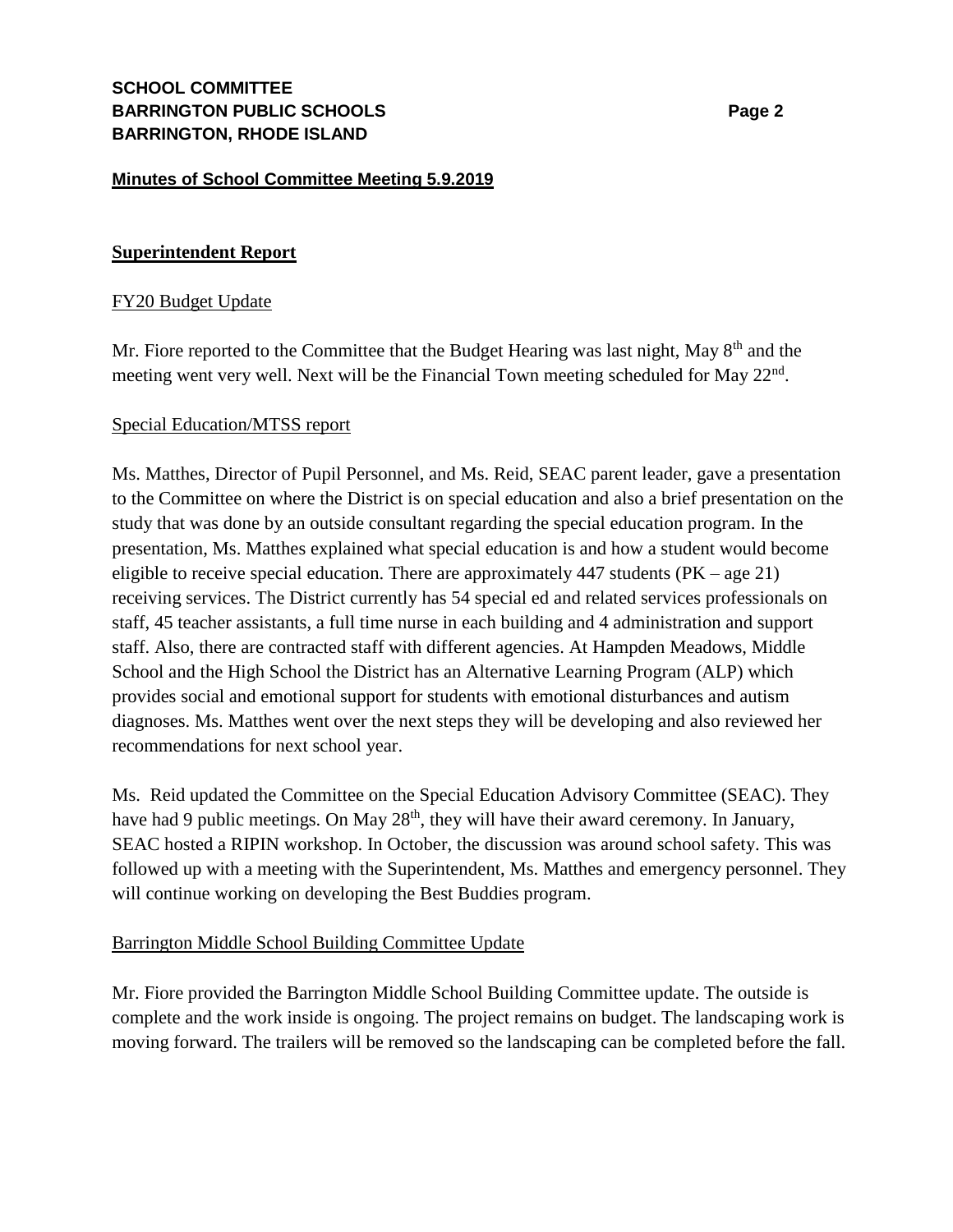# **SCHOOL COMMITTEE BARRINGTON PUBLIC SCHOOLS Page 3 BARRINGTON, RHODE ISLAND**

## **Minutes of School Committee Meeting 5.9.2019**

The thermal scan on the roof was done last night and found no exceptions. The furniture orders have been submitted and the technology department continue their work. The next Building Committee meeting will be Monday, June 10, 2019.

## District Communication Plan

Mr. Messore informed the Committee that the District is working on a new website which should be up and running by July 1<sup>st</sup>. At the next working session, Mr. Messore would like to discuss the communication plan for the district, the new website, and the options that can be added to the website and where the communication is going in the future.

### Transportation Update

Mr. Messore gave an update and notified the Committee that a communication will be going out to the community tonight or tomorrow on the schedule changes for next year and to remind the community that this is a draft and that there still could be revision to the schedule. The District is looking to align the pick up times to match the pick up times that are currently in place. The District is also looking into the sifting the starts of K-3 and the 4-5 schools to see if the District can better accommodate some of run times. This data will be reported out at the next meeting. Mr. Messore feels that the Two-Tier approach will be very efficient with the buses that were recommended which are the three additional buses.

Mr. Fiore mentioned that back in 2011 one of the studies quote that the initial cost to run this program was going to be \$150 per student but by adding the third bus but that we will be accomplishing this at a much lower cost.

Also, Mr. Fiore stated that the mini-bus that the District received capital funds for at last year's financial meeting has been put out to bid and will be trading in our 2005 bus.

Mr. Messore is interested in forming a transportation task force for this summer into next year. He would like to make sure that there will be a representative from all parts of the community, as well as the transportation coordinator and a couple of building administrators.

### Approval of the RI Student Survey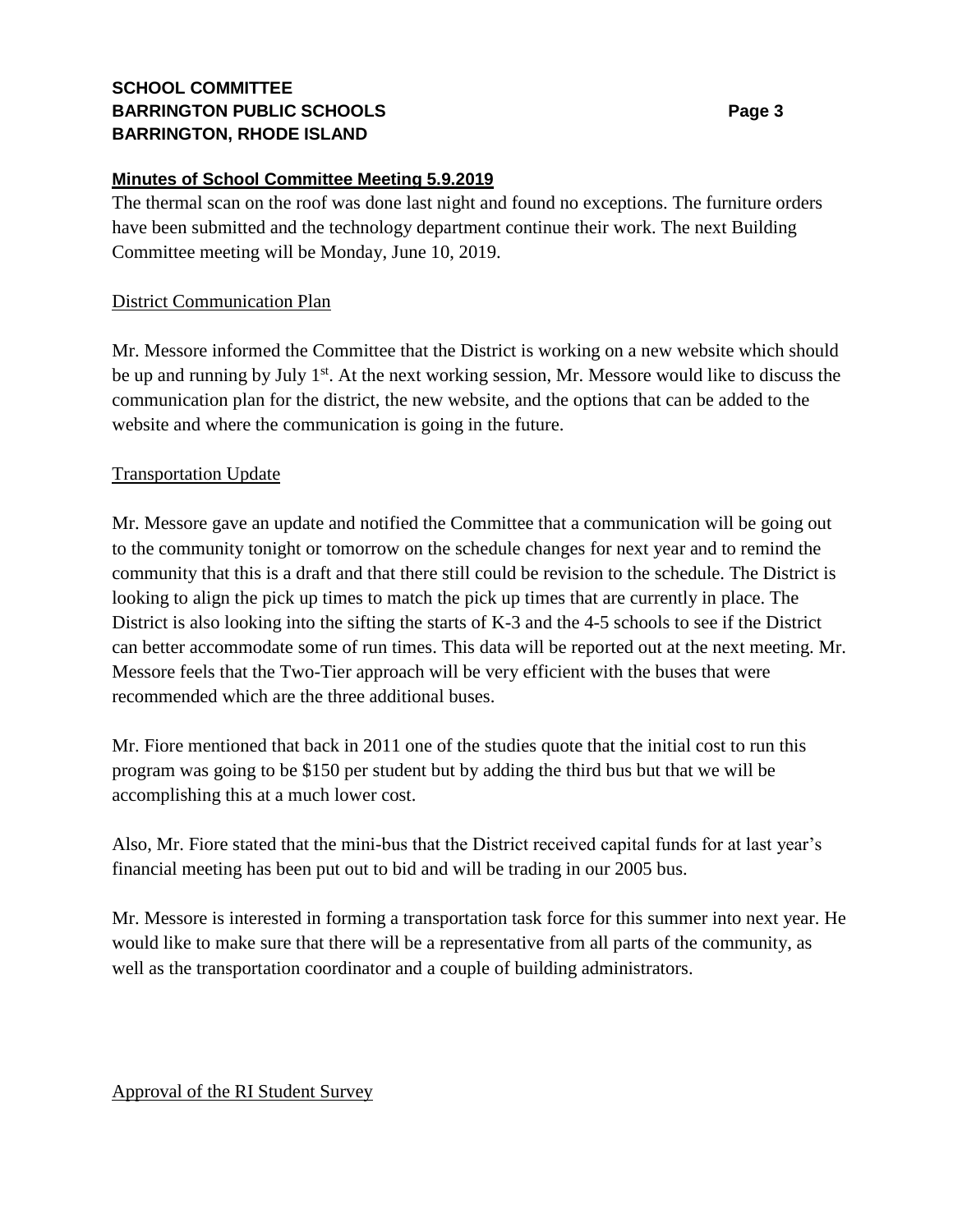# **SCHOOL COMMITTEE BARRINGTON PUBLIC SCHOOLS Page 4 BARRINGTON, RHODE ISLAND**

## **Minutes of School Committee Meeting 5.9.2019**

This is a yearly survey that is conducted through our collaboration with the Bay Team. Part of the State requirements is to have approval by the Superintendent and the School Committee. This data will be shared with the School Committee when Joanne Royley, Substance Abuse Counselor, does her presentation. Mr. Messore is formally asking the School Committee of their approval of the RI Student Survey for Grade 6 - 12.

**Ms. Sevetson moved and Ms. Clancy seconded to approve the RI Student Survey, Grade 6 - 12. The motion passed 5-0 with Dr. Douglas, Ms. Sevetson, Ms. Clancy, Mr. McCrann and Ms. Bae voting in the affirmative for the motion.**

## SCHOOL COMMITTEE BUSINESS

## Approval of Bid for EBEC Health & Training Supplies

Mr. Fiore advised the Committee that this is our collaborative bid that we share with the other East Bay Districts. Our responsibility is to gather bids for the Health & Training Supplies. This year we received two bidders.

**Ms. Sevetson moved and Ms. Clancy seconded to approval of bid #19004 - EBEC Health & Training Supplies. The motion passed 5-0 with Dr. Douglas, Ms. Sevetson, Ms. Clancy, Mr. McCrann and Ms. Bae voting in the affirmative for the motion.** 

### Field Trip Approval - Barrington High School Outdoor Club - Franconia, NH (5/24/19)

**Ms. Sevetson moved and Ms. Clancy seconded to approve the field trip for the Barrington High School Outdoor Club to Franconia Notch State Park. The motion passed 5-0 with Dr. Douglas, Ms Sevetson, Ms. Clancy, Mr. McCrann and Ms. Bae voting in the affirmative for the motion.**

Mr. Messore advised that the field trip policy will need to be review at the Policy Committee. There will no longer be any fees charged to the students for field trips. The District will need to look at some of the field trips and how they are aligned to the curriculum and also what the budgetary obligation will be. Also, what the fundraising opportunities might be to support the student's trips.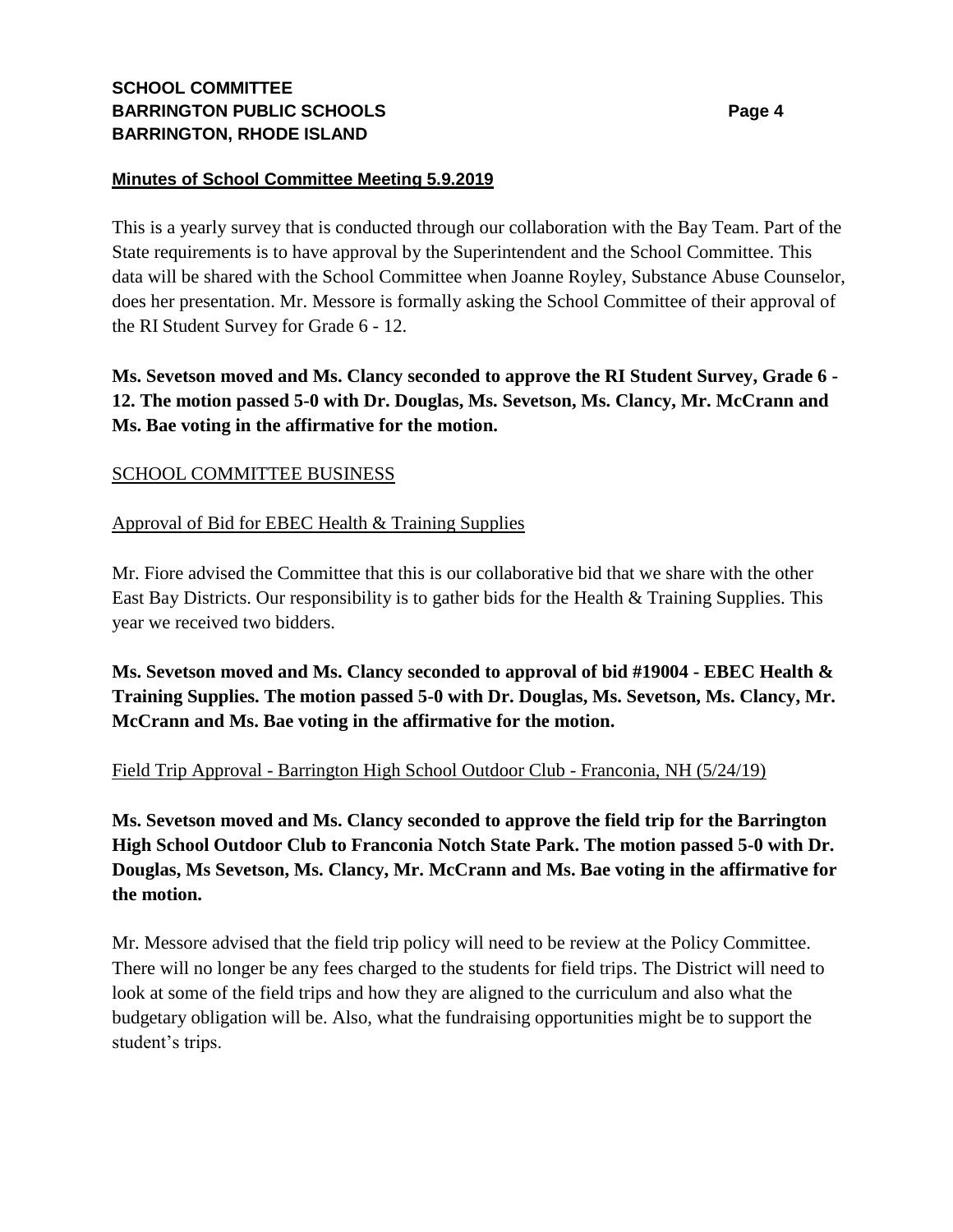# **SCHOOL COMMITTEE BARRINGTON PUBLIC SCHOOLS Page 5 BARRINGTON, RHODE ISLAND**

### **Minutes of School Committee Meeting 5.9.2019**

Discussion: Health & Wellness Advisory Committee Recommendation; re: Nutritional Guidelines

The Health & Wellness Advisory Committee at the April meeting split into working groups and came up with recommendations. The three recommendations were a trial of no chocolate milk in the K-5 schools for one year and see what the outcome of the trial is. Also, to redefine the sugar by weight for the snack foods at the Middle and High School. The third recommendation was to remove lookalike items offered (ex. rice krispie treats that are sold in school as not the same as those sold in stores). These items are reformulated to meet the school lunch guidelines. The School Committee will seek feedback from the community via a memo to be sent out from the Health and Wellness Advisory Committee requesting feedback to be sent to the School Committee by email. A decision will be made at the next business meeting on June 13, 2019.

Policy Second Reading: Religious Observance Practices and Accommodations Policy: Diversity Equity Inclusivity Advisory Committee met and made minor changes to the policy. The changes were more about word choice.

Ms. Clancy read the policy. Some edits were made.

**Ms. Sevetson moved Ms. Clancy seconded to accept the Religious Observance Practices and Accommodations Policy. The motion passed 5-0 with Dr. Douglas, Ms. Sevetson, Ms. Clancy, Mr. McCrann and Ms. Bae voting in the affirmative for the motion.**

Policy Second Reading: Diversity, Equity and Inclusivity Policy: Ms. Bae read the policy.

**Ms. Sevetson moved Ms. Clancy seconded to accept the Diversity, Equity, and Inclusivity Policy. The motion passed 5-0 with Dr. Douglas, Ms. Sevetson, Ms. Clancy, Mr. McCrann and Ms. Bae voting in the affirmative for the motion.**

### Resolution regarding Gun Free Schools

Dr. Douglas read the resolution on Gun Free Schools. Some edits were made.

**Ms. Sevetson moved Ms. Clancy seconded to approve the Resolution: Gun Free Schools with the adjustments of the bills. The motion passed 5-0 with Dr. Douglas, Ms. Sevetson, Ms. Clancy, Mr. McCrann and Ms. Bae voting in the affirmative for the motion.**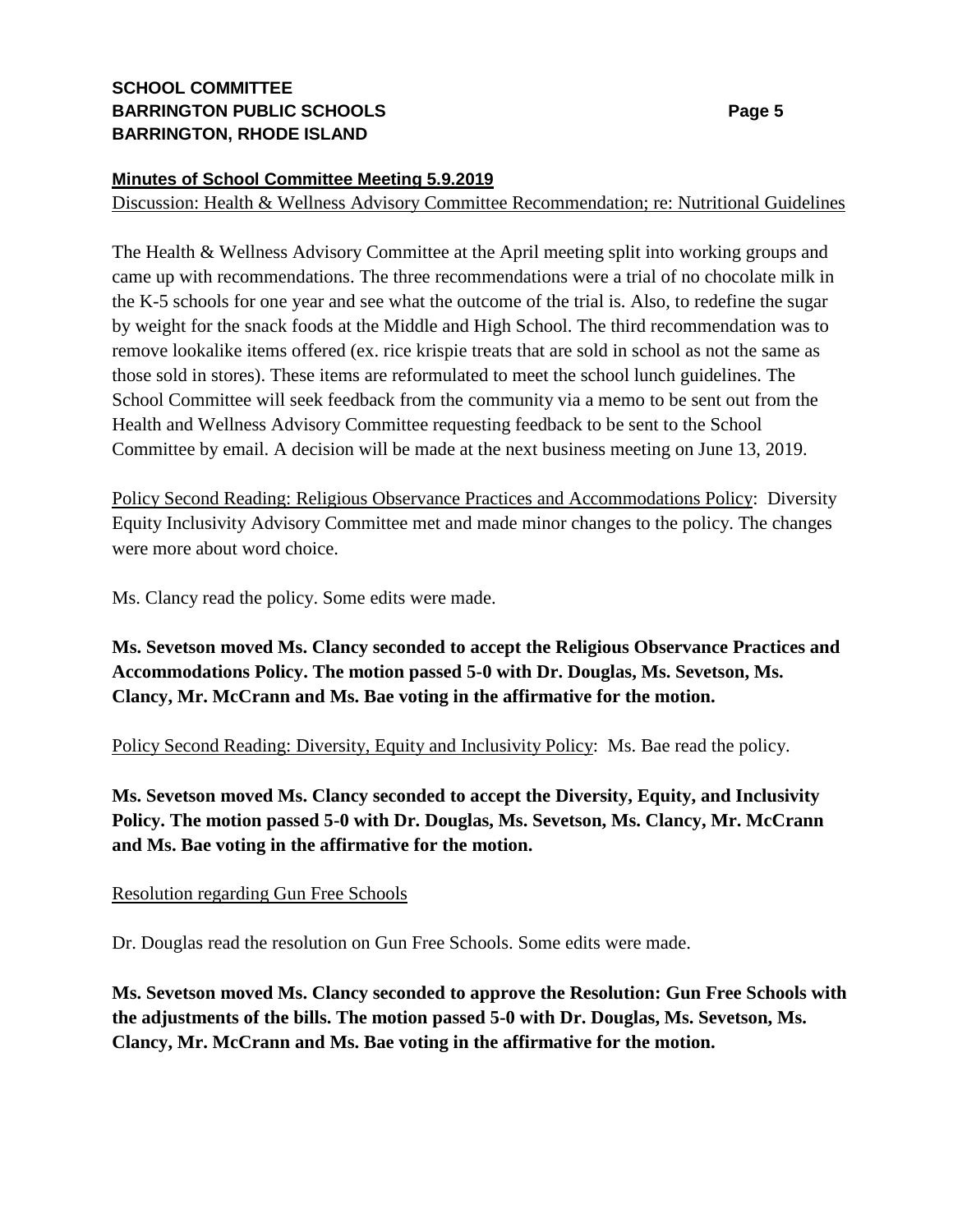# **SCHOOL COMMITTEE BARRINGTON PUBLIC SCHOOLS Page 6 BARRINGTON, RHODE ISLAND**

## **Minutes of School Committee Meeting 5.9.2019**

Proposed changes to Chapter 16 regarding school governance

Dr. Douglas reviewed with the Committee what is being outlined in the changes for Chapter 16. RIASC is looking for feedback regarding the school governance changes. In Massachusetts, the school governance model puts more responsibility into the hands of the building principals. However, there is still a strong relationship with Administration and the schools. The proposed changes in RI is different from what they do in Massachusetts. Some of the difference are that the principals would be in charge of the facilities and the school improvement teams, and would be involved in hiring and possibly firing teachers. Concerns were that the principals already have a very full plate and although everyone has been going through training, facilities is not part of the training at this time. Dr. Dillon would like the decisions that are made as a team remain, so that when a student moves from one building to the next, there would not be any negative impact due to the lack of coherent consistency, which we have been striving for.

The building principal should be the educational leader of the building, working in conjunction with Administration. The same is true regarding the facilities management. These are things that were highlighted as different from Massachusetts.

One of the other things that they would like to change regarding the School Committee was to take the responsibility for approving personnel appoints away from the School Committee.

### Follow up of Educational Forum on Two-Tier Schedule Initiative

Mr. Messore advised the Committee that communication has gone out to the community. Each of the groups at the Community Forum reported out the comments that were said and what the discussions were at their table. A revised FAQ from what was originally done two years ago has been sent and updated the website with the new FAQs.

Ms. Clancy read a statement to the Committee regarding her thoughts and concerns with the school start time.

**Ms. Sevetson moved Ms. Clancy seconded to amend the School Committee minutes and the Executive Session minutes of 3/28/2019. The motion passed 5-0 with Dr. Douglas, Ms. Sevetson, Ms. Clancy, Mr. McCrann and Ms. Bae voting in the affirmative.**

# PUBLIC COMMENT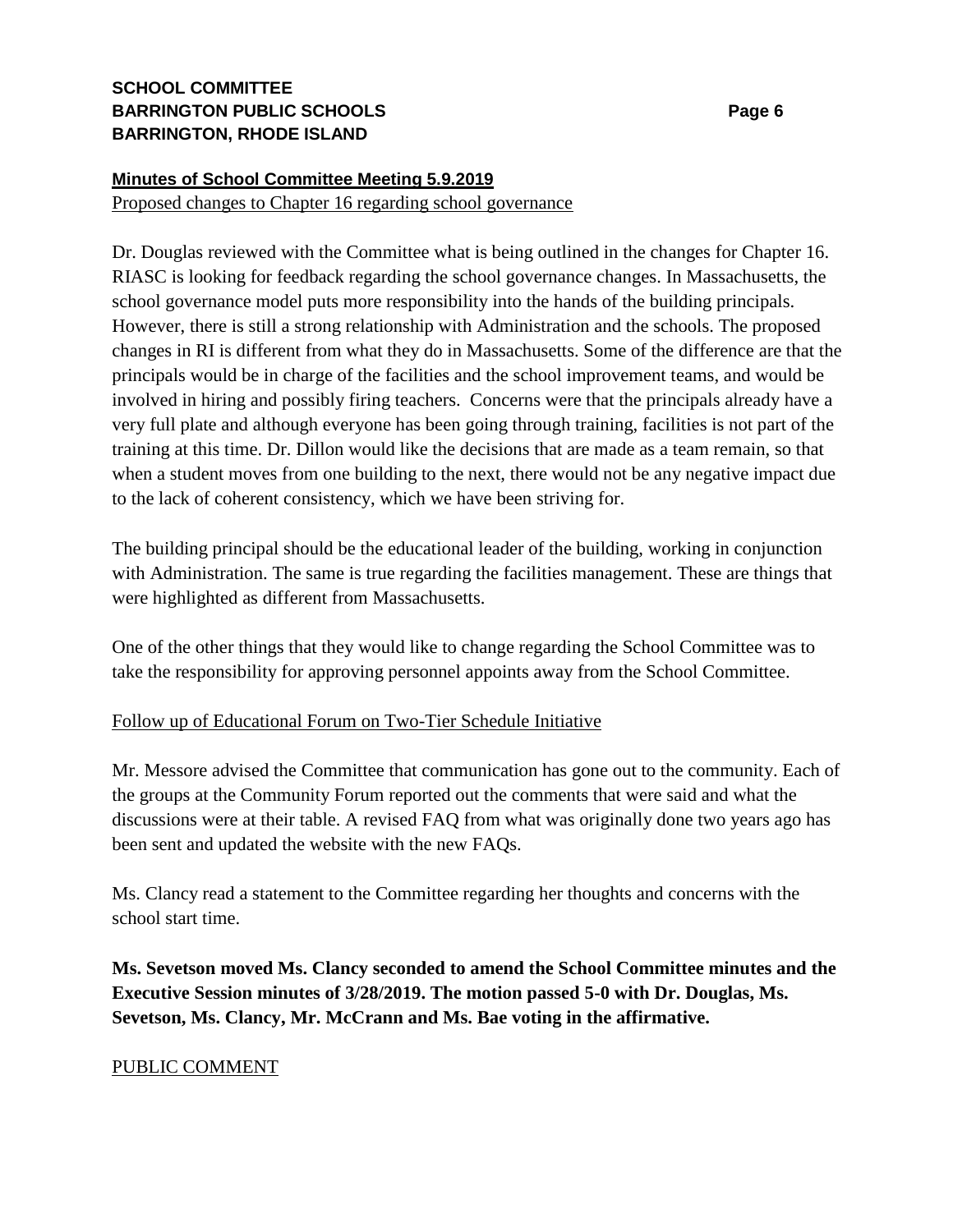#### **Minutes of School Committee Meeting 5.9.2019**

No public comment.

### CONSENT AGENDA

School Committee Minutes: April 8, 2019 School Committee Minutes: April 11, 2019 School Committee Minutes: April 25, 2019

#### Personnel

Jamie Testa, Cheerleading Advisor - Fall, 2019 - Barrington High School Christine Waring, Hampden Meadows - Grade 4 - Leave of Absence Elizabeth Alexander, ELL Department Coordinator/Chair - Resignation

#### Approval of Homeschooling Request

**Ms. Sevetson moved and Ms. Clancy seconded to approve the Consent Agenda. The motion passed 5-0 with Dr. Douglas, Ms. Sevetson, Ms. Clancy, Mr. McCrann and Ms. Bae voting in the affirmative for the motion.**

#### DISCUSSION ITEMS

Advisory Committee reports for next meeting Membership of the Advisory, Receive charges for next year Superintendent Evaluation - set up times Senior Project update Bullying Report Financials Summary District Report Update on Library Services

Two-Tier Schedule update and Evaluation procedures Summer plans The next business meeting will be June 13, 2019

#### ANNOUNCEMENTS